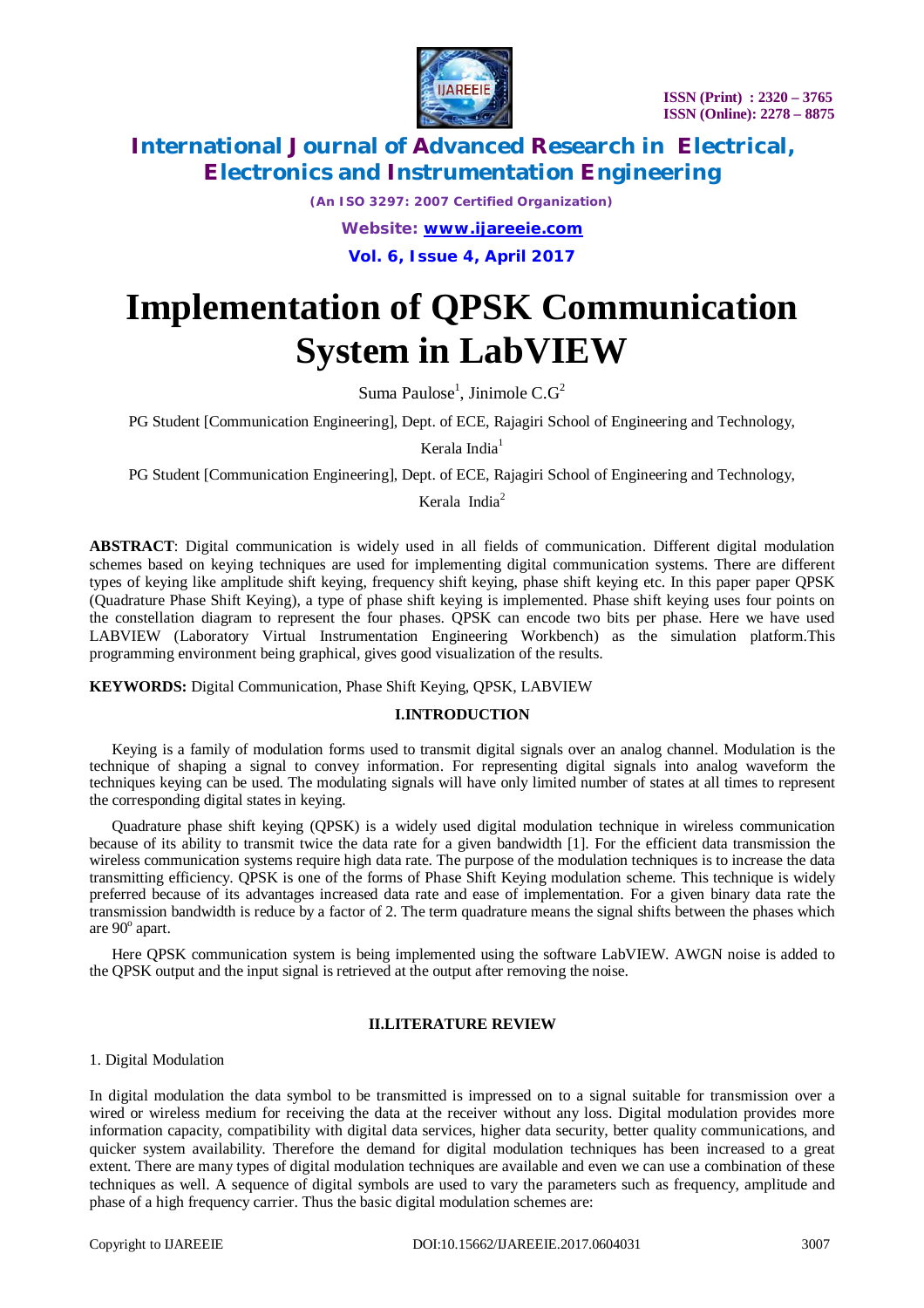

*(An ISO 3297: 2007 Certified Organization)*

*Website: [www.ijareeie.com](http://www.ijareeie.com)*

**Vol. 6, Issue 4, April 2017**

Examples of digital modulation include:

- ASK (Amplitude Shift Keying)
- FSK( Frequency Shift Keying)
- PSK (Phase Shift Keying)

The combination of ASK and PSK also used to form new techniques such as Quadrature Amplitude Modulation (QAM).

2. Quadrature Phase Shift Keying

Phase Shift Keying (PSK) is a large class of digital modulation techniques which are widely used in communication. In this the phase of the output signal is get shifted depending upon the input signal. PSK is considered to be very resistant to nonlinear effects since the envelope of the signal is constant [2].Mainly two types: Binary PSK (BPSK) and Quadrature PSK (QPSK) depending upon the number of phase shifts used.

QPSK is a constant amplitude M-ary digital modulation scheme. Since QPSK provides high performance on bandwidth efficiency and bit error rate, it is considered as the most widely used modulation technique in digital communication system [3].In this two successive bits from the data bits are combined to form a symbol and then each of such symbols are represented by a phase shift of the carrier signal. Thus in QPSK the number of bits is two and the number of signalling elements used is four. So this can carry twice as much data with the same given bandwidth as can be carried by a single bit system [1]. Thus provides enough SNR.

It uses four different phases separated by multiples of  $90^{\circ}$  of the carrier signal. Thus it can have four output phase for a single carrier frequency corresponding to 00, 01, 10, and 11 dibits. The carrier signal takes four phase reversals such as  $45^\circ$ , 135°, -45° and -135°. The constellation diagram of the same is given in fig. 1 [4].



Fig. 1 QPSK Constellation Diagram

The basic mathematical expression of QPSK is given by eqn.1 [5].

$$
S_{qpsk}(t) = \sqrt{\frac{2E_s}{T_s}} \cos \left( 2\pi f_c t + (2n - 1)\frac{\pi}{4} \right)
$$
 (1)

Where n=0, 1, 2, 3.

#### 3. LabVIEW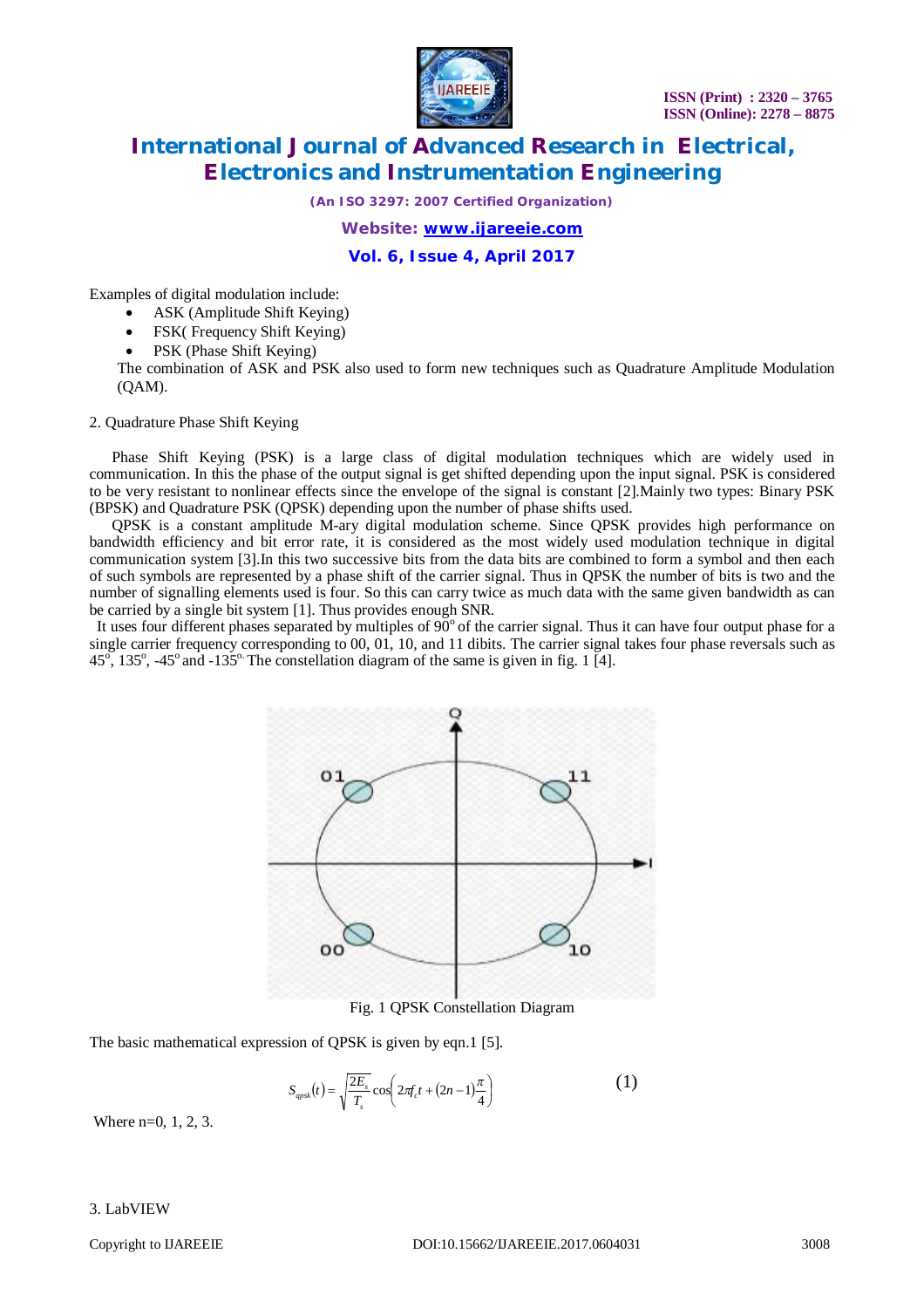

*(An ISO 3297: 2007 Certified Organization) Website: [www.ijareeie.com](http://www.ijareeie.com)*

### **Vol. 6, Issue 4, April 2017**

LabVIEW is the short for Laboratory Virtual Instrumentation Engineering Workbench and is a graphical programming language introduced by National Instruments*.* Since LabVIEW has many built-in features, it may be used as a tool for simulation and control. The main areas where this programing environment is used involves controller design applications, industrial automation etc. They can be implemented on many platforms including Microsoft Windows, UNIX and Linux[6].

The programs developed using LabVIEW are called virtual instruments (VIs). The front panel, block diagram and the connector panel are the three components for each VI in LabVIEW. To include a VI in the block diagrams of some other VI, the connector panel may be used .The inputs and outputs of the front panels are called controls and indicators respectively. Controls gives information on the inputs used in the VI. Indicators display, the results of the inputs of the VI. The objects that we place on the front panel will be obtained as terminals on the back panel. There are options such as structures and functions on the back panel and the main objective of this environment is to do the operations on the specified input from controls and give the output to indicators. The Functions palette consists of structures and functions and can be placed on the back panel.

 It is very easy to learn and implement LabVIEW because it only involves the drag and drop of the required blocks which are very familiar. Another advantage of using LabVIEW is that we can continuously vary the input parameters and can view the corresponding results just by making a change in the appropriate block in the front panel. The block diagram we are implementing is almost the same circuit diagram and hence itis easy to work in this graphical programing language. Also it is very easy to implement a concept to a working model.

#### **III.MODEL BLOCK DIAGRAM**

1. QPSK Modulator

The block diagram of the QPSK modulator is shown in Fig.2 [7].



Fig.2 QPSK Modulator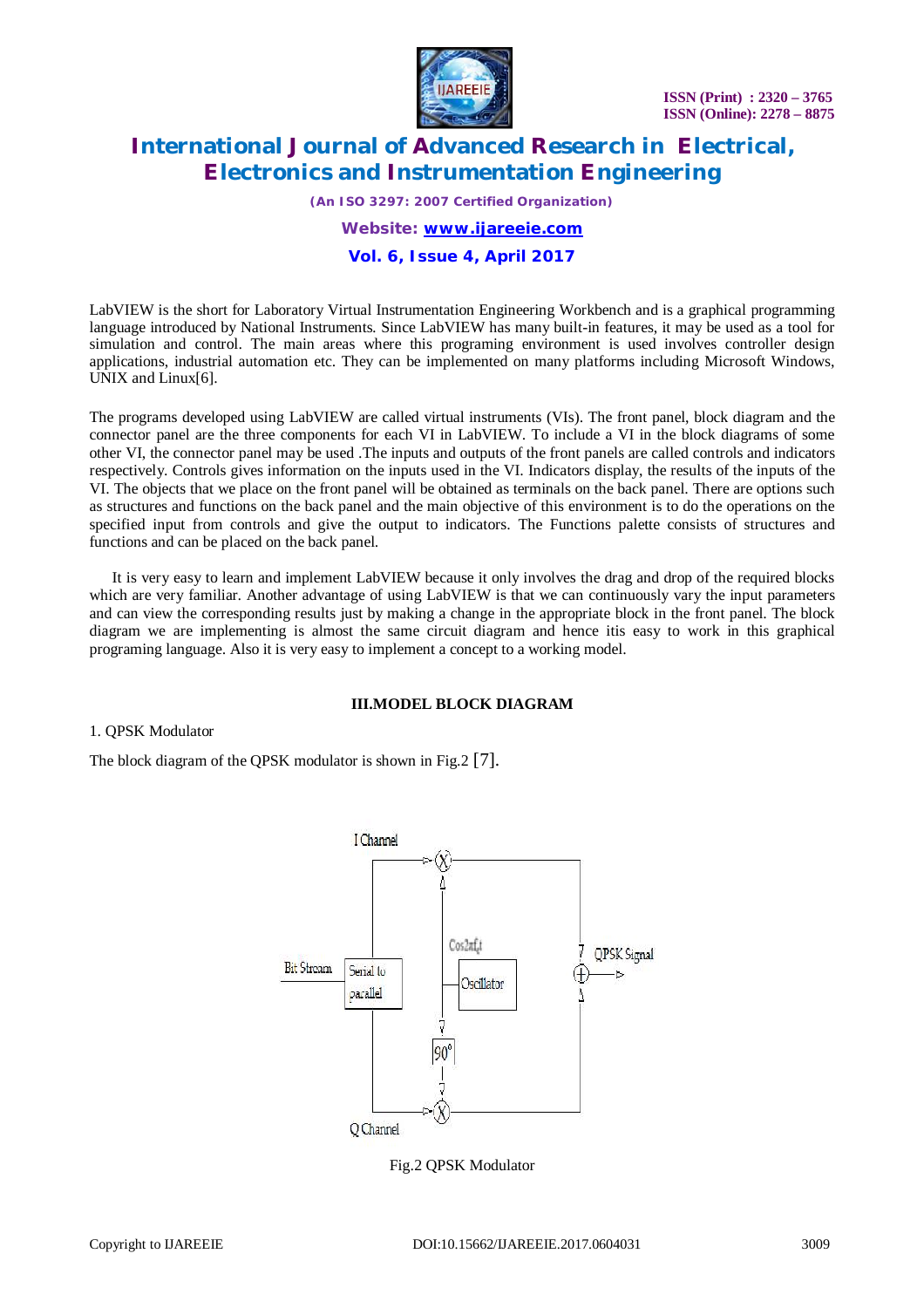

*(An ISO 3297: 2007 Certified Organization)*

*Website: [www.ijareeie.com](http://www.ijareeie.com)*

#### **Vol. 6, Issue 4, April 2017**

The QPSK Modulator uses a bit-splitter, two multipliers with local oscillator, a 2-bit serial to parallel converter, and a summer circuit. It can be say that it uses two binary phase shift keying (BPSK) modulators, but the data transmission in QPSK is twice when compared to BPSK. The first bit represents the In-phase (I) components and the second bit represents the Quadrature-phase (Q) components. The  $PSK<sub>Q</sub>$  signal will be phase shifted by  $90^{\circ}$  from  $PSK<sub>I</sub>$  signal. Both these I and Q components are added to produce the required QPSK signal.

The QPSK modulated signal is given in Fig. 3[8].



Fig.3 QPSK Modulated signal

2. QPSK Demodulator

The QPSK demodulator block diagram is given in Fig.4[9].



Fig.4.QPSK Demodulator

It uses two product demodulator circuits with local oscillator, two band pass filters, two integrator circuits, and a 2-bit parallel to serial converter. The two product demodulators simultaneously demodulated the two BPSK signals. These signals are processes and passed to the parallel-to-serial converter.

#### **IV. LabVIEW IMPLEMENTATION**

#### 1. QPSK Block Diagram VI

The QPSK modulator VI in LABVIEW is given in Fig. 5. Here four bit combinations 00,01,10,11 are generated by using two greater/equal circuits, AND and NOT circuits. Using two select switches, each of these combinations is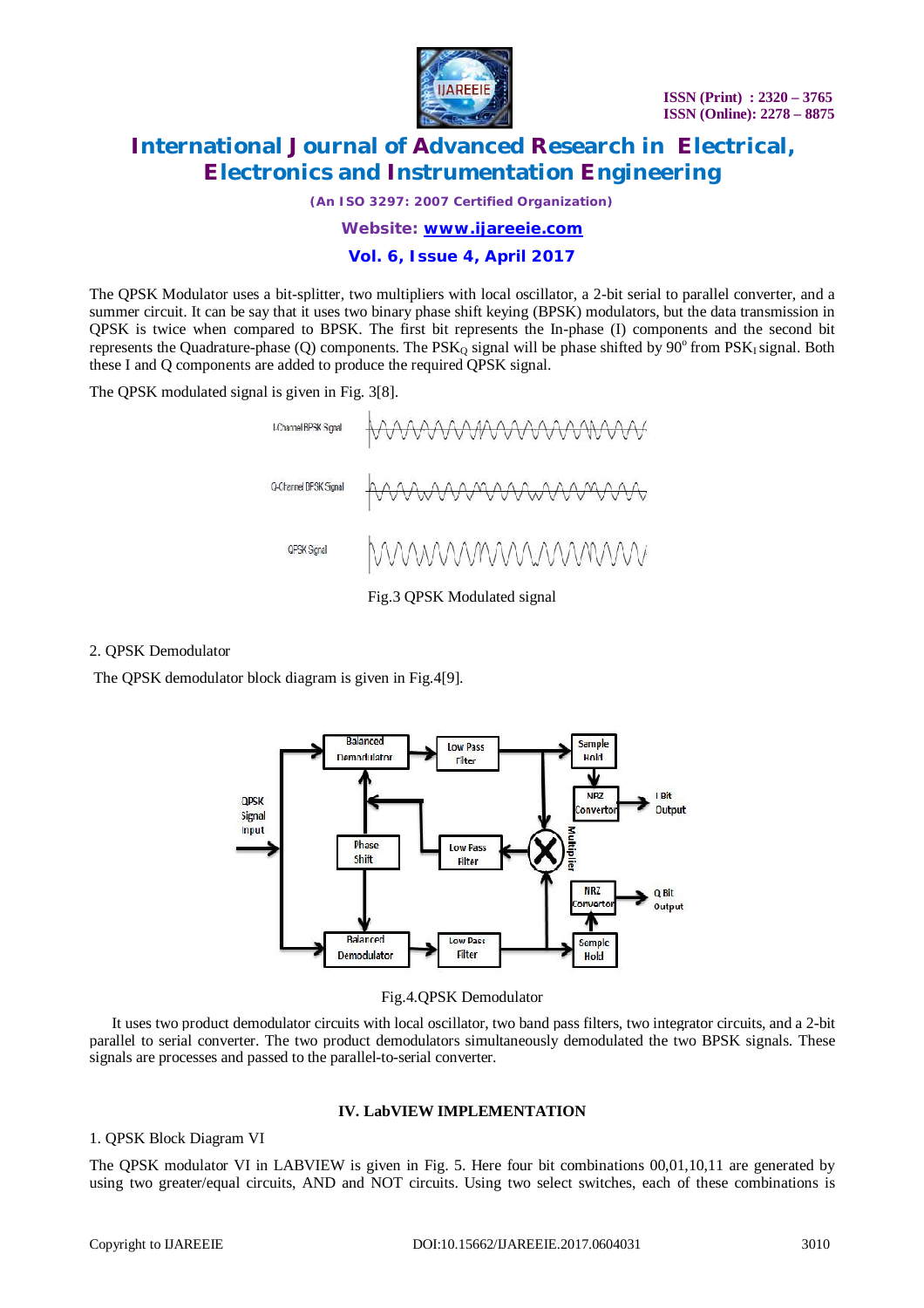

*(An ISO 3297: 2007 Certified Organization)*

*Website: [www.ijareeie.com](http://www.ijareeie.com)*

**Vol. 6, Issue 4, April 2017**

assigned a phase of -45, +45,-135 and +135.These phases are fed to the phase input of a signal generation by duration VI and its frequency is selected as 2 KHz. The output of the signal generator is the QPSK wave form.



Fig.5 QPSK Modulator

2.QPSK with AWGN noise VI

The AWGN noise is added to the output of the QPSK signal before transmission. This is done in LABVIEW by using a Gaussian white noise VI. The AWGN noise is generated using this VI and then added to the output QPSK signal. The resulting noise added QPSK signal is transmitted.



Fig.6.QPSK Modulator with AWGN addedand Demodulator VI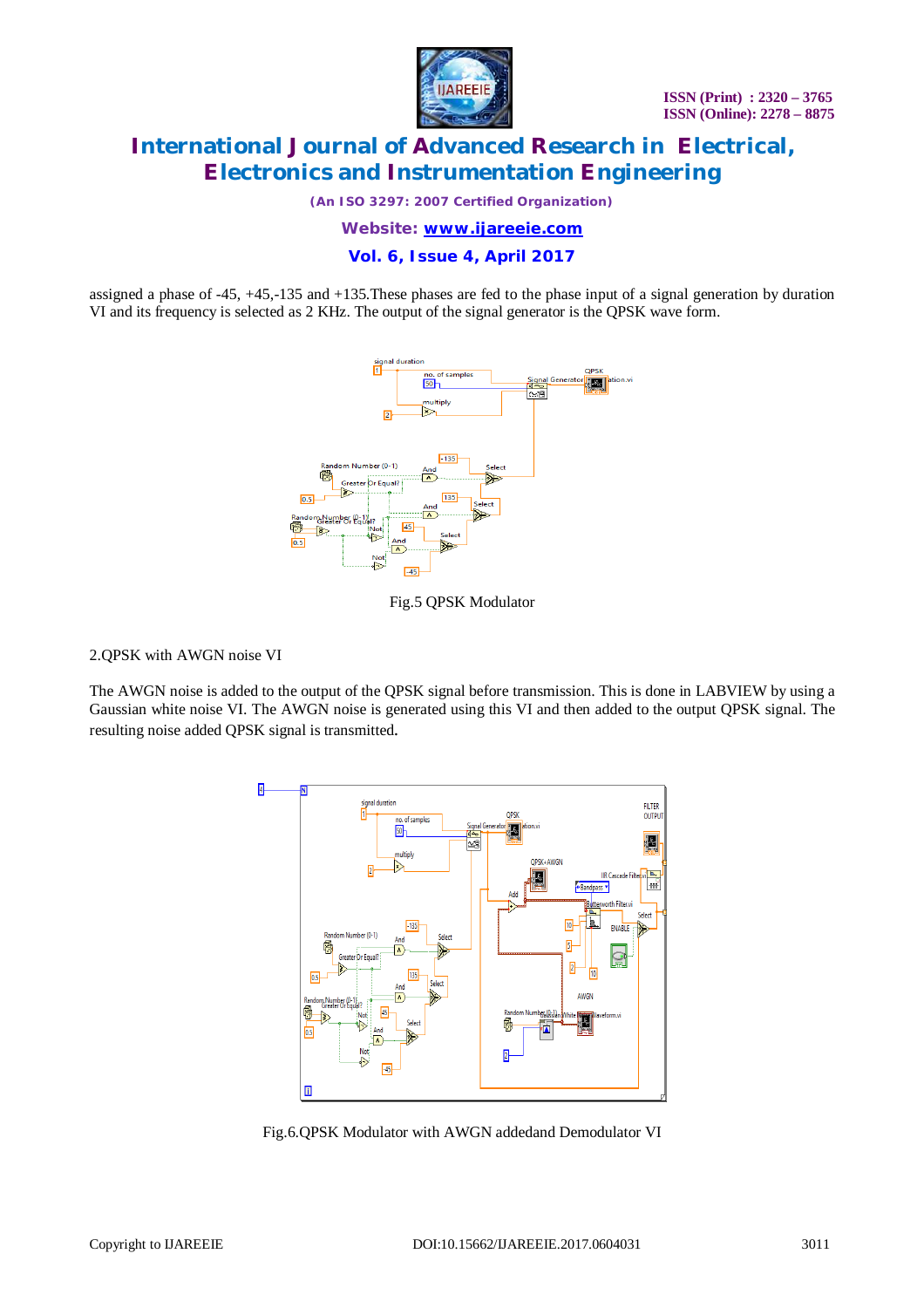

*(An ISO 3297: 2007 Certified Organization)*

*Website: [www.ijareeie.com](http://www.ijareeie.com)*

#### **Vol. 6, Issue 4, April 2017**

The figure given is the QPSK modulated signal retrieval block diagram from the noise added QPSK output. The added AWGN noise is removed and the QPSK modulated output is retrieved. The noise removed QPSK signal can be then demodulated to get the original digital data being sent.



Fig.7.QPSK Retrieval Block Diagram VI

#### **V. RESULTS AND DISCUSSION**

The various results obtained are given below.The QPSK modulated signal obtained at the front panel is given in Fig. 8. Four phases of QPSK are obtained by using two random bit generators. Four different phases are generated for representing the input data bits to be transmitted. One phase represents a dibit.



Fig.8 QPSK Modulated output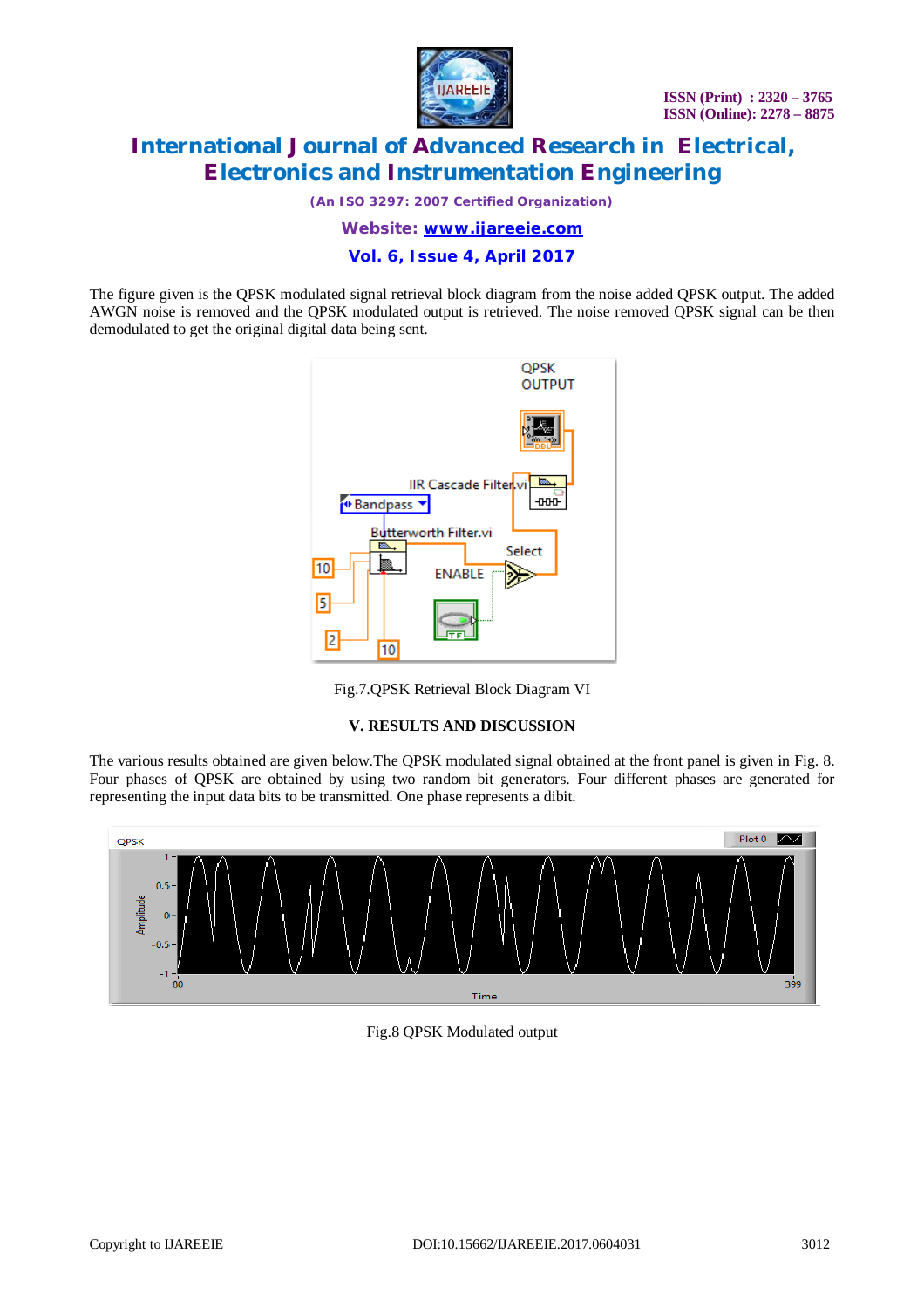

*(An ISO 3297: 2007 Certified Organization)*

*Website: [www.ijareeie.com](http://www.ijareeie.com)*

#### **Vol. 6, Issue 4, April 2017**

This QPSK modulated signal is added with AWGN noise to simulate the effect of channel with AWGN noise..The generated AWGN noise is then added to the output of the QPSK modulator. Thus the noise affected signal is transmitted.The AWGN noise generated is shown in Fig.9.



#### Fig.9 AWGN noise

The resulting QPSK modulated output signal after the addition of the AWGN noise is shown in Fig.10. Before demodulating the received QPSK modulated signal added with AWGN noise the original QPSK signal need to be extracted. For that the noise retrieval block shown in Fig.7 is used. So the following signal is passed to the noise removal block.



#### Fig. 10 QPSK output with AWGN noise added

Thus after passing the noise added QPSK modulated signal through the retrieval circuit the original QPSK signal is retrieved. The QPSK signal is retrieved from the noise added signal is given in Fig.11. Thus the AWGN noise is removed from the QPSK modulated output.This signal is then passed through the QPSK demodulator to get the original data bits sent.